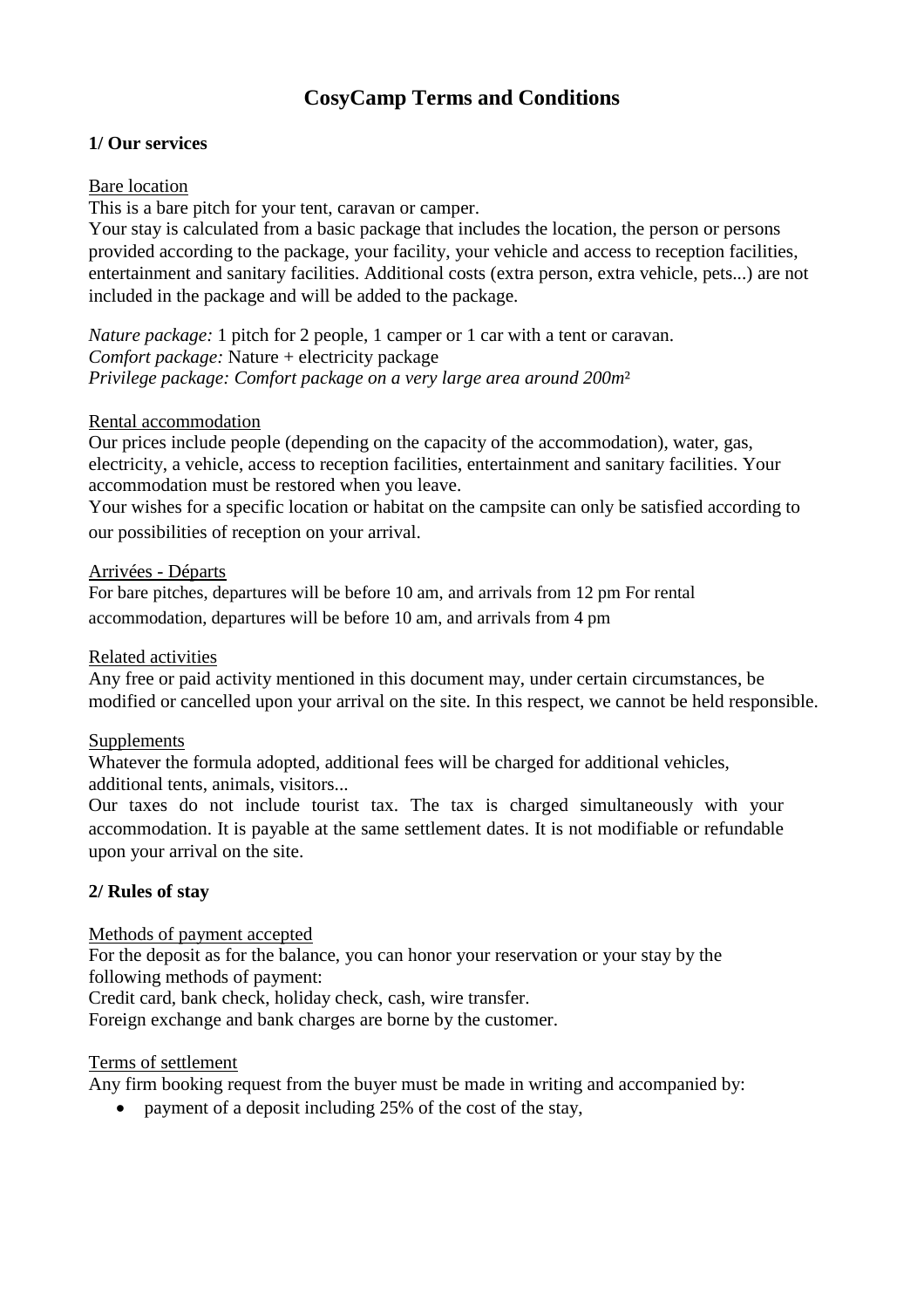• 15 Euros of application fees

This reservation has a contractual value only upon receipt by the buyer, of a confirmation of registration issued by the campsite.

The balance of the stay must be paid at the latest 30 days before the start of the stay. In the event that the balance is not settled within the time specified, it is considered cancelled and our cancellation conditions described below apply.

# **3/ Last minute booking**

All bookings made less than 30 days before the departure date must be paid in full and by credit card only.

# **4/ Delayed arrival and early departure**

In case of delayed arrival or early departure, compared to the dates mentioned on your booking voucher, the entire stay will remain due. You will not be entitled to any refund for the part of the stay not made.

# **5/ No presentation on the campsite**

In case of no show on the campsite within 48 hours from the beginning of your stay and without proof and/or news of your arrival, we will dispose of your accommodation. We withhold fees in accordance with our cancellation conditions.

# **6/ Cancellation**

Because of the buyer:

Any cancellation must be notified by mail, which will take effect from the date of receipt of the mail.

For the cancellation of a bare site, regardless of the date of receipt, the full amount due to the reservation is withheld.

For the cancellation of a rental accommodation:

- more than 30 days before your arrival, the amount of the deposit remains acquired at the campsite
- less than 30 days before your arrival, the total amount of the rental, the booking fee and the insurance contribution are kept.

# **To obtain any compensation, we invite you to take out cancellation or interruption of stay insurance when booking.**

Because of the camping:

If Camping Flower is obliged to cancel its rental services of bare pitch and/or rental accommodation on any site appearing on this brochure, any contractor having received his confirmation of stay, will be notified by registered letter and refunded in full up to the amount paid.

# **7/ Dépôt de garantie**

For rental accommodation, a deposit of 230 euros will be required on arrival, which will be returned to you at the end of your stay and at the latest within a week by post